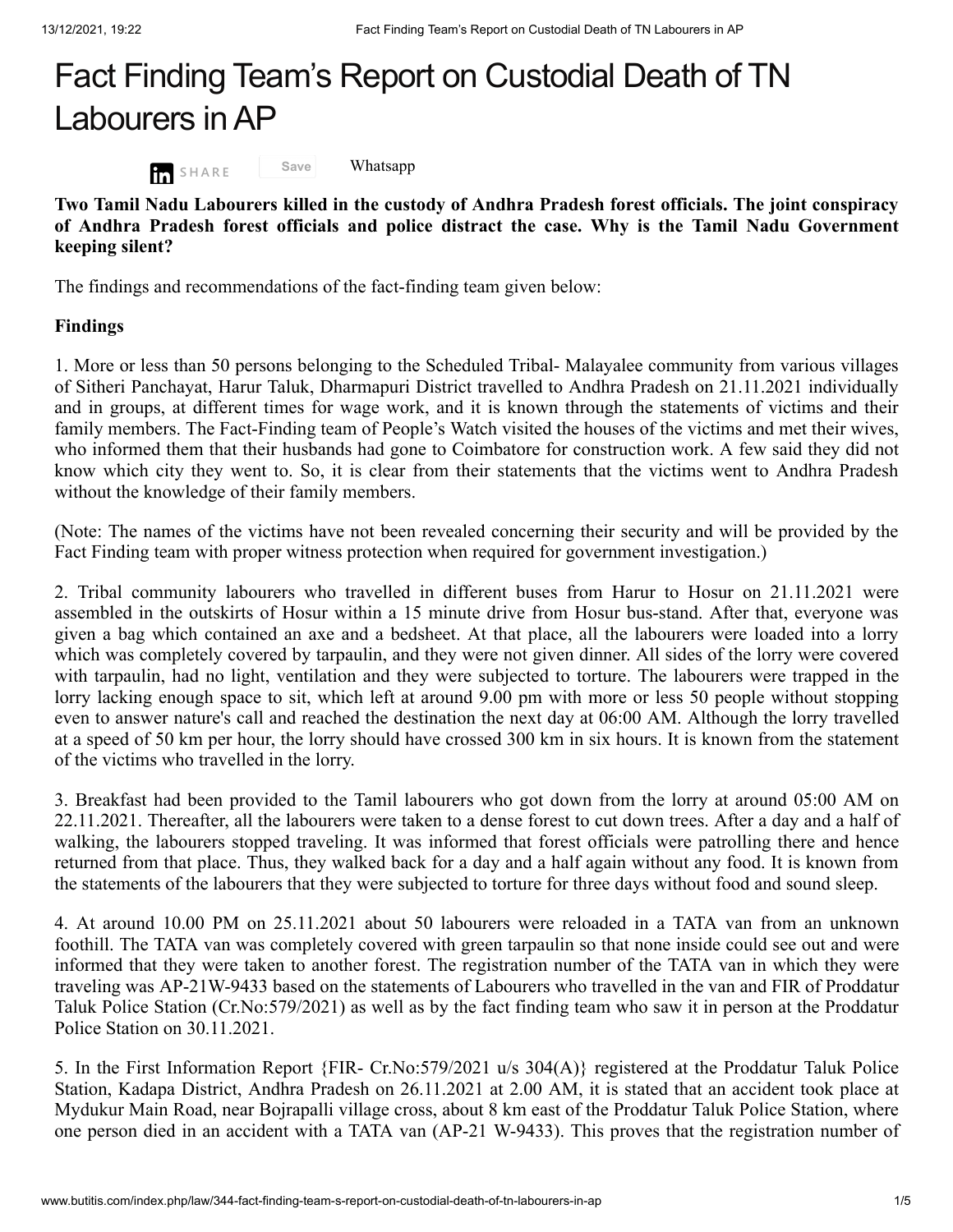the van travelled by the Tamil labourers at around 10.00 PM on 25.11.2021 is the same as the registration number of the van registered at the Proddatur Police Station, which establishes that the deceased in the TATA van is a Tamil labour.

6. The Andhra Pradesh Forest officials had followed the TATA van (AP-21 W-9433) that was carrying about 50 Tamil labourers, which left from an unknown foothill on 25.11.2021. Seeing it the driver of the TATA van warned that few forest officials chased the van with the intention of arresting the Tamil labourers.

7. The driver of the TATA van (AP-21 W-9433) came to know that the forest officials were trying to catch the van. The labourers who were traveling in the van were informed that the forest officials were chasing them, then he stopped the van and jumped away, is known from the statement of the labourers who also stated that the forest officials attacked the labourers in the back of the van. Thereafter one of the forest officials drove the van. By then, both the labourers and van came under the custody of the forest officials. It is known from the statement of the labourers who travelled in the TATA van.

8. At midnight on 26.11.2021, in a TATA van (AP-21 W-9433) with about 50 labourers travelling in it, the Forest officials seized the van and drove away. But without adequate security arrangements, the forest officials drove the van. As a result, many labourers jumped from the speeding vehicle on the Mydukur bye-pass road in an attempt to escape. More than 30 people were injured. In particular, Mohan s/o. Andi, Shivalingam s/o.Raman and the deceased Raman s/o Raman and Balakrishnan s/o Sevathan, who is currently admitted in the Intensive Care Unit at the Vellore CMC Hospital, said that Balakrishnan was critically injured. It is known from the statements of Mohan s/o Andi, Velu s/o Palanisamy and Saravanasamy s/o Muthu.

9. Mohan name has been registered in the Accident Register for treatment at Prodattur Government Hospital, Kadapa District, Andhra Pradesh on 26.11.2021 at 1.00 AM (IP No. 9527 / COT number) thereafter at 3.00 AM he got bed admission and was given intensive treatment by Dr. Siva Reddy. Further, the Proddatur Government Hospital records prove that Sivalingam was subsequently admitted for treatment at 1.30 AM. Furthermore, it is also known from the statement of Mohan s/o Andi as well.

10. On 26.11.2021, the photo of Raman s/o Raman lying in the hospital during treatment came to the WhatsApp number 95713 67202 of Sitheri Panchayat President Govindammal. Also on 27.11.2021 at 5.00 AM the dead body of Raman s/o Raman was laid in front of a tailor shop run by Mohan s/o Dhanraj in Sitheri, Harur Taluk, Dharmapuri District. Raman s/o Raman who allegedly was travelling in the van, tried to escape and for it jumped on the road at Maidukur Main Road in the Prodattur area of Kadapa district in Andhra Pradesh at midnight on 25.11.2021. However, the question of how might have Raman's dead body reached Sitheri village in Dharmapuri district of Tamil Nadu, about 350 km away from Andhra Pradesh is a puzzling question. Many questions and doubts have been raised by the fact finding team as to how the Andhra and Tamil Nadu police, who monitor the highways, might have gone unaware.

11. Of the many who jumped and escaped from the van (AP-21 W-9433) at midnight on 25.11.2021 getting themselves injured, only a few have been admitted to the Government Hospital for treatment. In particular, Mohan s/o Andi was admitted for treatment at 1.00 AM at Prodattur Government Hospital, Shivalingam s/o Raman at 1.30 A.M. Raman Mohan s/o Andi said that after being admitted for treatment, the victim had left the hospital without permission due to pressure from the police and the forest officials. It is known from the register of Proddatur Government Hospital.

12. Balakrishnan s/o Sevathan, one of the many who jumped and escaped from the van (AP-21 W-9433) at midnight on 25.11.2021. Did his (Balakrishnan's) skull was split in two and he died at the spot or died after jumping out of a van and being attacked by forest officials who were there is another concerning question. Suspicion has been raised by the fact-finding team because on 26.11.2021 at 3.30 AM Balakrishnan s/o Sevathan was admitted to Proddatur Government Hospital. It is known from the statement of the post-mortem by Assistant of Proddatur Government College that when the body of Balakrishnan reached the hospital, his head was split open and he was found dead. According to the First Information Report (FIR), the body arrived at the Proddatur Hospital, about 8 km away from the spot of the incident, three hours after the accident. Doubt prevails as to what is the reason for the delay.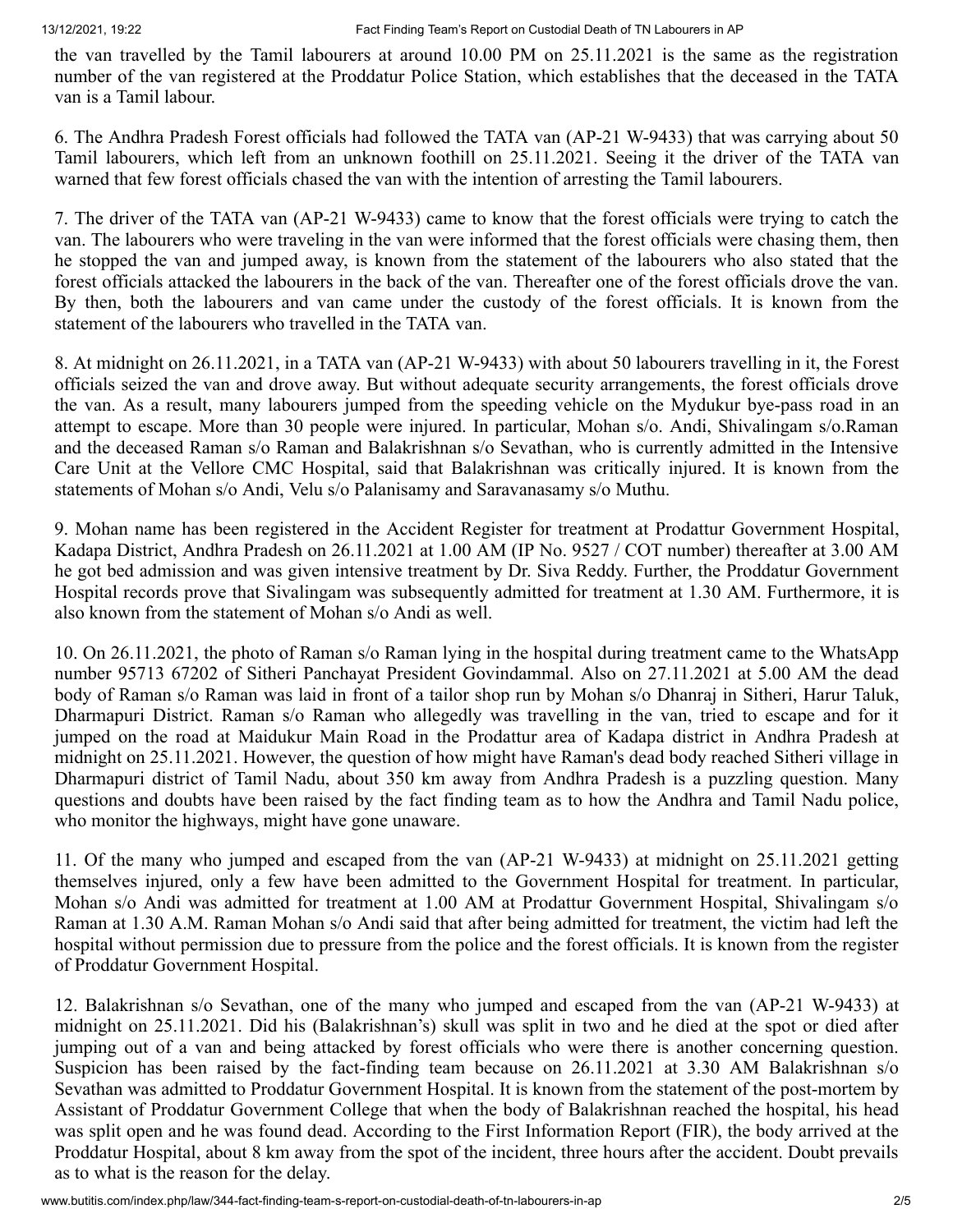13. Mohan s/o Andi and Sivalingam s/o Raman, who jumped to escape from the van (AP-21 W-9433) at midnight on 25.11.2021, were taken for treatment. His cousin Velu s/o Palanichamy, who accompanied Andy to the hospital for treatment, has been at the Pradattur Government Hospital since 1.00 PM on 26.11.2021. The question arises as to why the body of Balakrishnan s/o Sevathan, who jumped from the same van from which the above three also jumped and escaped, was registered as a body without identity and address when it was registered at the Proddattur Government Hospital. Further, the FIR on the death of Balakrishnan s/o Sevathan at the Proddattur Taluka Police Station has been registered under Section 304 (A) of IPC, Cr.No: 579/2021, which does not contain any information about Balakrishnan s/o Sevathan. Therefore, it is possible to know that the Proddatur Taluk Police has also been involved in a conspiracy with the forest officials to cover up facts of the case.

14. After the death of Balakrishnan s/o Sevathan, the forest officials contacted Shanmugam, the husband of Sitheri Panchayat President Ms.Govindammal at 6309473534 and conveyed information about Balakrishnan and asked him to come to Proddatur along with family members of the deceased Balakrishnan. On 29.11.2021 Shanmugam and Balakrishnan's wife Mangammal, son Gnanasekaran and some others went to the Proddatur Government Hospital and waited for several hours and the police did not come forward to follow the minimum required procedures. Police buried body of the deceased Balakirishnan before the arrival of his wife and son. The statements of Mangammal w/o Balakrishnan and Shanmugam s/o Rajendran clearly establish the fact that the police are working to cover up something about Balakrishnan's death.

15. The fact-finding team of People's Watch visited the Proddatur Taluk Police Station, Kadapa District on 30.11.2021 and met Sub-Inspector Mr. Sanjeeva Reddy, and asked about the death of Balakrishnan s/o Sevathan. He denied to give any information to the fact-finding team and said he could not provide any information. Again, the team put forward the question of why Balakrishnan's body was not shown to his family members to which there was no reply. On the other hand, at around 5.00 PM that evening, police hastily dug up Balakrishnan's body, showed it to Balakrishnan's wife Mangammal and got her signature. The team raised a doubt that the body was exhumed before the respective Tahsildar. It is known through this action of the police, doubt has been cast that the Pradattur police, the forest department and the district administration are jointly working to cover up the fact of Balakrishnan's death.

16. Velu s/o Palanisamy who jumped and escaped from the van (AP-21 W-9433) on Maidukkur Main Road, near Proddatur, Kadapa District at midnight on 25.11.2021, stated that he was picked at Proddatur Government Hospital and the other three 1. Theerthamalai s/o Vathiyar Annamalai, 2.Murugan s/o Ramalingam, 3.Kamalanathan s/o Govindan were picked up by the police at different places and then handed over to the Proddatur Forest officials. Velu s/o Palanisamy stated that the forest officials had illegally detained them for two days and then remanded them in the Proddatur Court on 28.11.2021 then lodged in Kadapa Jail. It is known from the statements of Velu s/o Palanisamy, Murugan s/o Ramalingam.

17. It is allegedly said that the body of Raman s/o Raman illegally moved about 350 km that is from Proddatur, Kadapa District, Andra Pradesh to Sitheri Village, Harur police station limit in Dharmapuri district, Tamil Nadu and at last the body was left nearby the tailor shop of Mohan in Sitheri on 26.11.2021. In this regard, People's Watch has lodged a complaint to the respective officials to take immediate action on 27.11.2021. The factfinding team met the Deputy Superintendent of Police, Aroor, Ms. Benazir Fathima and the Additional Superintendent of Police, Mr. Gunasekar on 03.11.2021 asked the action taken in this regard. Both the DSP and ADSP replied in one voice that the enquiry is going on. It is evidently known that nearly one week has been gone and the respective police officials lethargically took no action along with negligently responding to the fact-finding team.

18. On April 6, 2015, twenty Tamil workers who had gone to work for daily wages in the Tirupati Sesachalam forest in Andhra Pradesh were tortured and brutally killed by the Special Task Force (STF). Following this, the Tamil Nadu government provided relief and government jobs to the family members of the victims. About six years after the massacre, no single effort has been made during the past AIADMK regime and the current DMK regime to ensure livelihoods and employment opportunities for the people living in the areas of Sitheri in the Dharmapuri district and Jamunamarathur in the Thiruvannamalai district. The fact is known from the statements of the victims and their family members.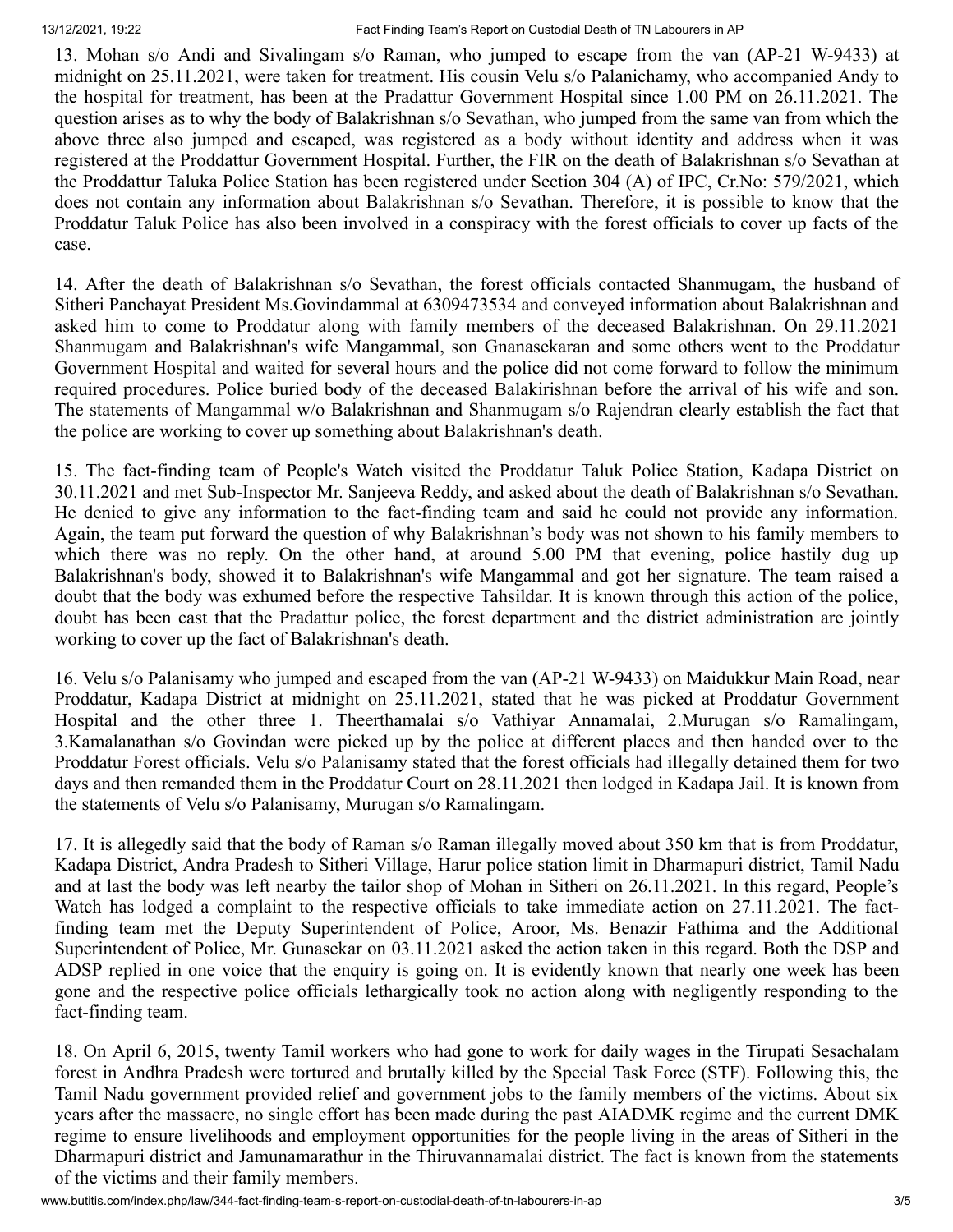13/12/2021, 19:22 Fact Finding Team's Report on Custodial Death of TN Labourers in AP

19. Residents of Sitheri village of Dharmapuri District, Jamunamarathur village of Thiruvannamalai District, Kalvarayan Hill villages of Salem and Kallakurichi District are living in the remote hilly areas and they have been deprived of subsistence farming and many are struggling to win their daily bread. Taking advantage of this helpless situation, the smuggling mafia gangs are taking the tribal people for wage work and engaging them in illegal red sandal cutting business. The district police do not take legal action to detect or prevent brokers who are involved in such planned illegal social crimes. There are also various intelligence teams operating in the area and it could be seen from the activities of the intelligence and police operating in these districts that they convey no information about the illegal trafficking gangs who are abusing the tribal people.

20. In order to resolve the ensuing issues of the Scheduled Tribes of Tamil Nadu who have been related to red sandal cases in Andhra Pradesh and aiming to protect them from illegal torture and murder and prevent them from engaging in such illegal activities, no necessary actions were taken by the Directorate of Tribal Welfare Tamil Nadu, Tribal Welfare Department, and National Scheduled Tribes Commission since they did not interfere in any matter or meet the affected family members. Moreover, neither the National/State Legal Service Authority nor the District Legal Service Authority or Taluk Legal Service Committee interfered in the prevalent issues of Scheduled Tribes. The access of Legal Service Authority should not be limited and must function for the victims to have easy access to. The sensitive issues were flashed in the print and electronic media. Sadly, the aforesaid government departments and institutions spontaneously took no action in the recent issue of Sitheri and it could be clearly comprehended from the negligence of the respective departments, institutions and legal service authorities.

21. Forest officials captured the van (AP-21 W-9433) at midnight on 25.11.2021 carrying about 50 Tamil labourers, which was moving near Bojarapalli Village Cross, Maidukur Main Road, 8 km east of Pradattur Taluka Police Station, Kadapa District, Andhra Pradesh. The van and the 50 Tamil labourers came under the custody of the forest officials. One of the forest officials drove the van while the Tamil labourers jumped and escaped, got injured and two died. Raman s/o Raman, Balakrishnan s/o Sevathan, Mohan s/o Andichi, Velu s/o Palanichamy, Murugan s/o Ramalingam, Theerthamalai s/o Vathiyar Annamalai and others jumped and escaped from the van is evidently known from the statements of the victims.

In this incident, Raman s/o Raman and Balakrishnan s/o Sevathan died. Among the 50 labourers, two died and the remaining got seriously injured in the incident. But no case was registered regarding the death of Raman s/o Raman, who died in the same incident. Proddatur Taluk Police buried the body of the deceased Balakrishnan s/o Sevathan and registered it as an accident case of an unidentified person. The names of Mohan s/o Andi and Sivalingam s/o Raman were registered in the Proddatur Government Hospital on 26.11.2021 but because of the pressure of Proddatur Police, they left the hospital without informing the hospital authority and returned to their villages. On the other hand, a case has been booked by the forest department on four labourers, including Velu s/o Palanisamy accusing them of being involved in hiding red sandals and were remanded in the court on 28.11.2021.

On 25.11.2021, a TATA van (AP-21W-9433) was detained by the forest officials at mid-night, but whatever the planned torture or accident on the labourers during the custody of the forest officials were, the incident ended up being divided into three or four incidents accordingly case was registered and the incident was diverted.

It is understood that the Kadapa District Forest Department and the police have conspired to carry out the task. The suspicion arises whether new tactics to torture and kill Tamil Nadu labourers going to Andhra Pradesh have been resorted to or not.

People's Watch learns from the statements of victims, FIR registered by the Proddatur Taluk Police and also through the documents in the Proddatur Government Hospital that the plan was created as a result of a conspiracy by the Proddatur Forest Department, the police and the district administration. They may have thought that the mass arrest of Tamil labourers would lead to serious issues.

## **Recommendations**: